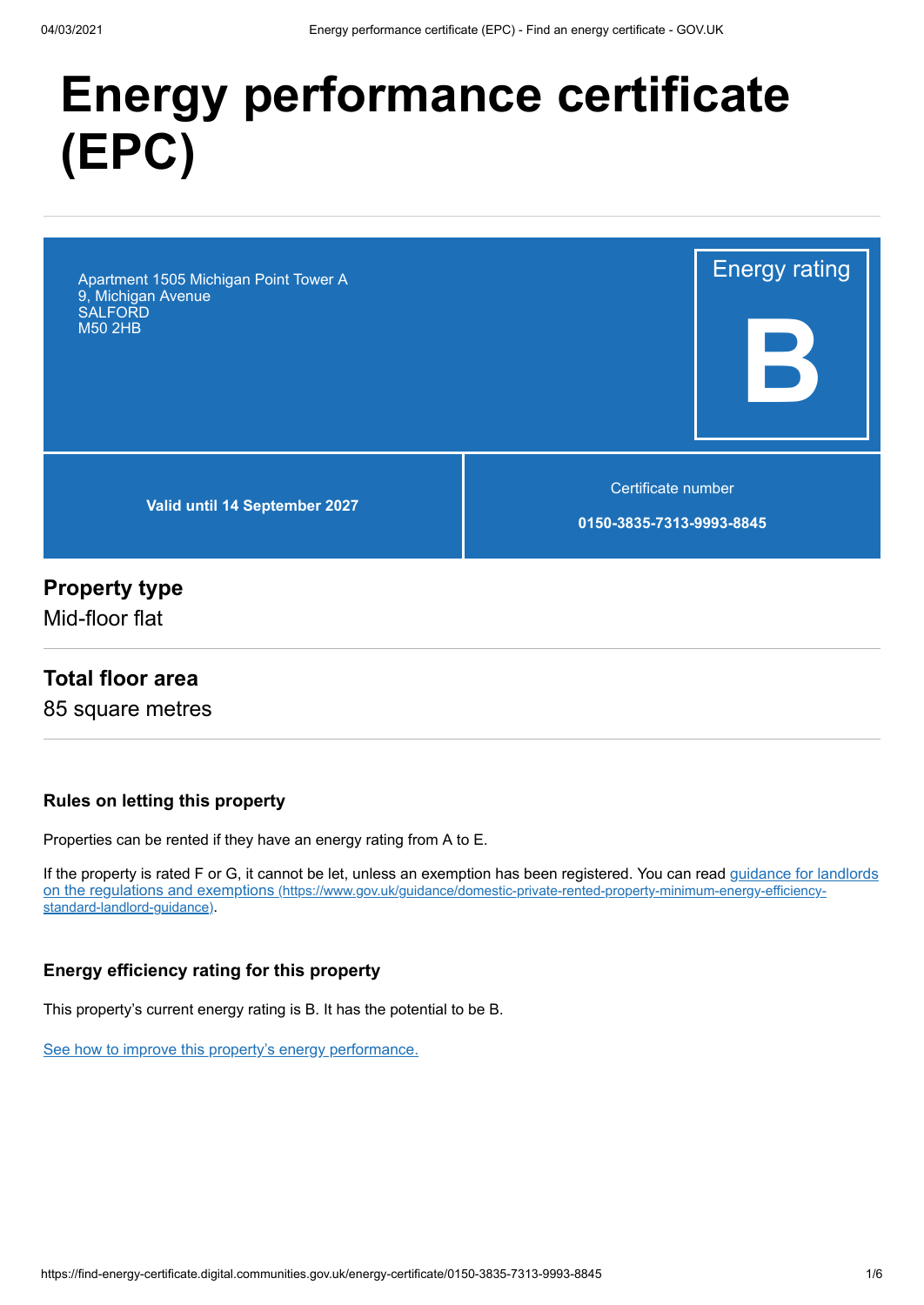| <b>Score</b> | <b>Energy rating</b> | <b>Current</b> | <b>Potential</b> |
|--------------|----------------------|----------------|------------------|
| $92 +$       |                      |                |                  |
| 81-91        | Β                    | 81<br>B        | 81<br>B          |
| 69-80        | $\mathbf C$          |                |                  |
| 55-68        | $\blacksquare$       |                |                  |
| 39-54        | Е                    |                |                  |
| $21 - 38$    | F                    |                |                  |
| $1 - 20$     | G                    |                |                  |

The graph shows this property's current and potential energy efficiency.

Properties are given a rating from A (most efficient) to G (least efficient).

Properties are also given a score. The higher the number the lower your fuel bills are likely to be.

The average energy rating and score for a property in England and Wales are D (60).

#### **Breakdown of property's energy performance**

This section shows the energy performance for features of this property. The assessment does not consider the condition of a feature and how well it is working.

Each feature is assessed as one of the following:

- very good (most efficient)
- good
- average
- $\bullet$ poor
- very poor (least efficient)

When the description says "assumed", it means that the feature could not be inspected and an assumption has been made based on the property's age and type.

| <b>Feature</b>       | <b>Description</b>                                    | Rating    |
|----------------------|-------------------------------------------------------|-----------|
| Walls                | Average thermal transmittance 0.70 W/m <sup>2</sup> K | Average   |
| <b>Windows</b>       | High performance glazing                              | Very good |
| Main heating         | Room heaters, electric                                | Very poor |
| Main heating control | Programmer and appliance thermostats                  | Good      |
| Hot water            | Electric immersion, standard tariff                   | Very poor |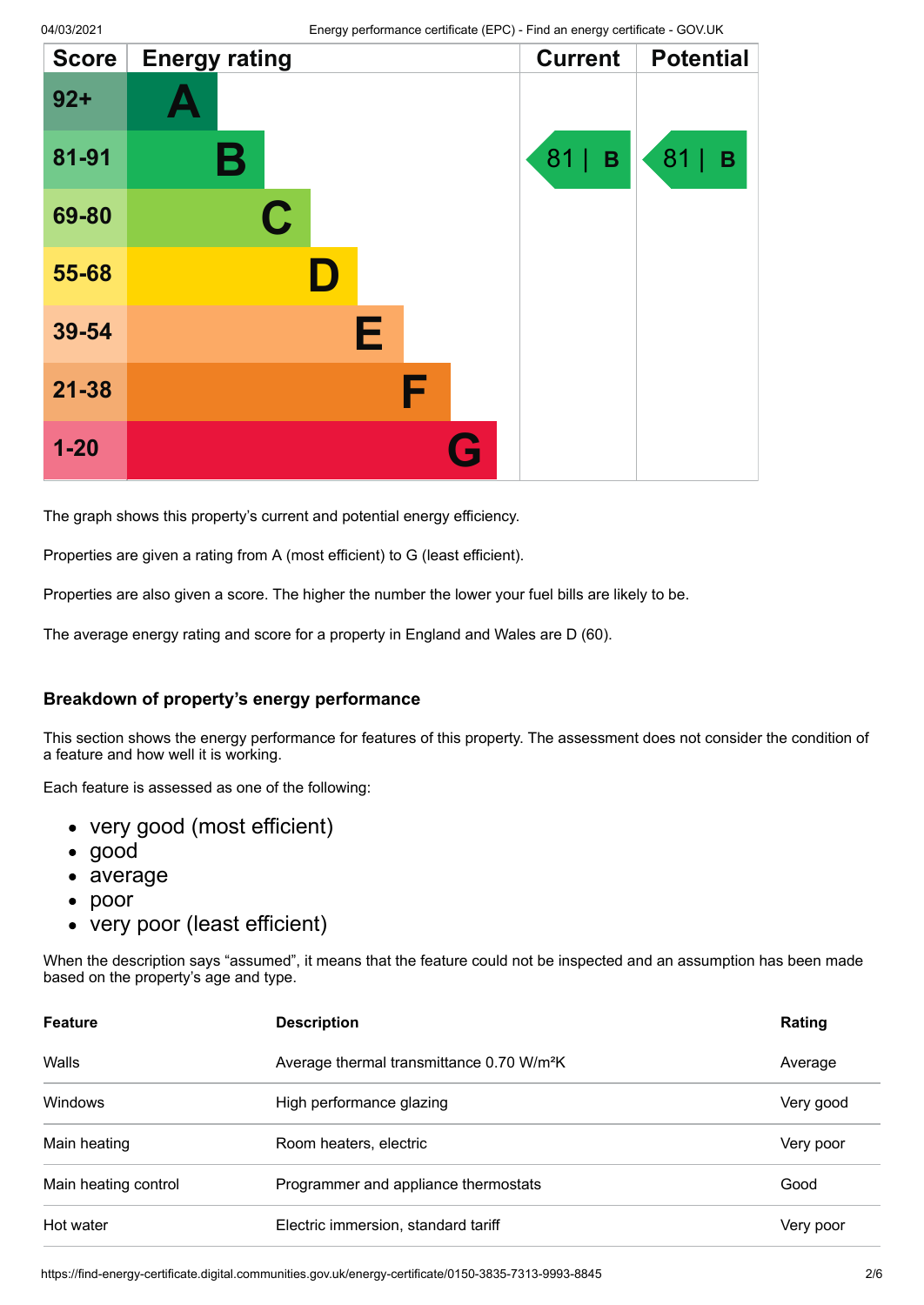04/03/2021 Energy performance certificate (EPC) - Find an energy certificate - GOV.UK

| <b>Feature</b>    | <b>Description</b>                                                       | Rating    |
|-------------------|--------------------------------------------------------------------------|-----------|
| Lighting          | Low energy lighting in all fixed outlets                                 | Very good |
| Air tightness     | Air permeability 5.9 m <sup>3</sup> /h.m <sup>2</sup> (assessed average) | Good      |
| Roof              | (other premises above)                                                   | N/A       |
| Floor             | (other premises below)                                                   | N/A       |
| Secondary heating | None                                                                     | N/A       |

## **Primary energy use**

The primary energy use for this property per year is 108 kilowatt hours per square metre (kWh/m2).

#### What is primary energy use?

#### **Environmental impact of this property**

One of the biggest contributors to climate change is carbon dioxide (CO2). The energy used for heating, lighting and power in our homes produces over a quarter of the UK's CO2 emissions.

#### **An average household produces**

#### **This property produces**

1.5 tonnes of CO2

6 tonnes of CO2

## **This property's potential production**

1.5 tonnes of CO2

By making the [recommended changes](#page-3-0), you could reduce this property's CO2 emissions by 0.0 tonnes per year. This will help to protect the environment.

Environmental impact ratings are based on assumptions about average occupancy and energy use. They may not reflect how energy is consumed by the people living at the property.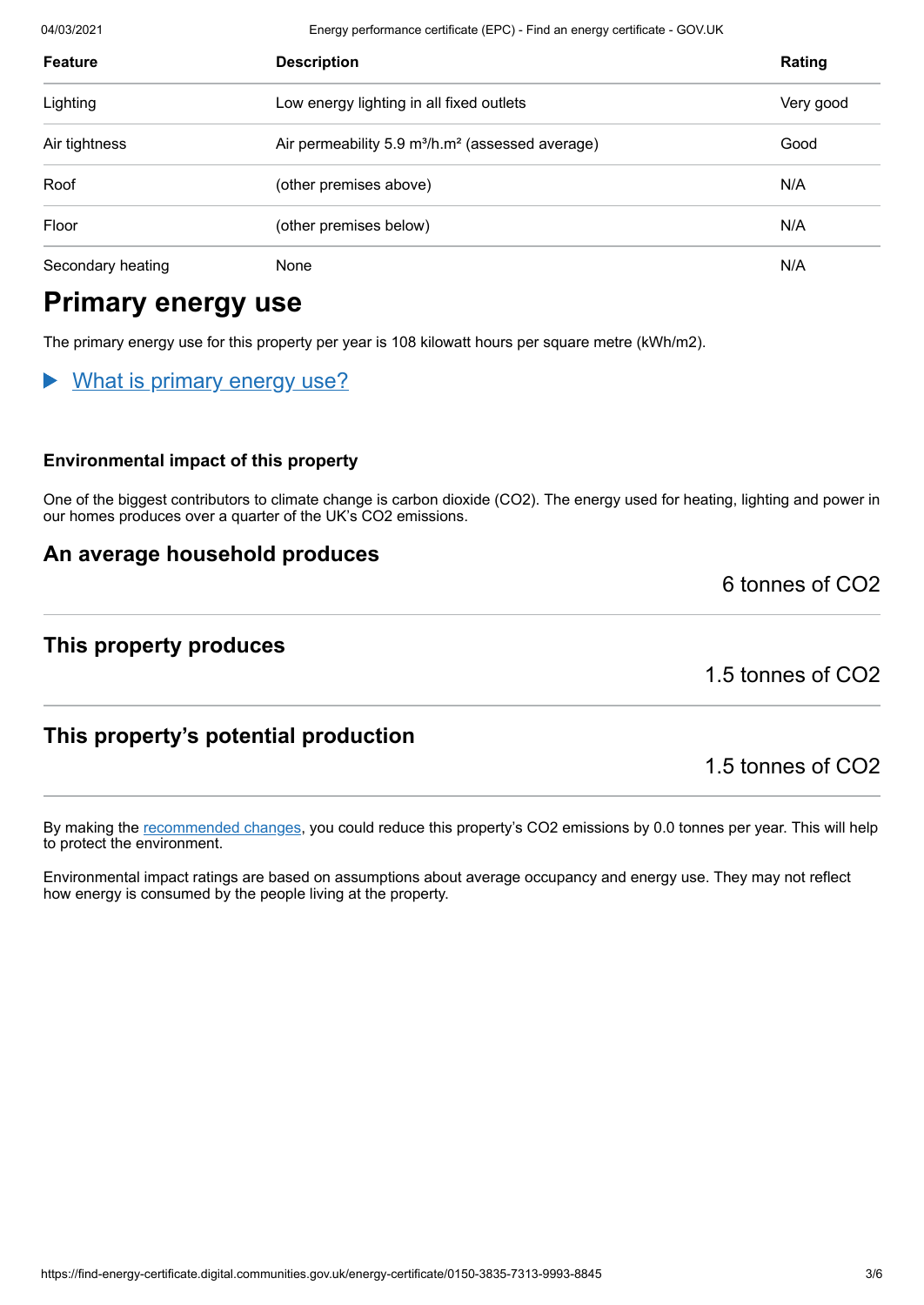#### <span id="page-3-0"></span>**How to improve this property's energy performance**

The assessor did not make any recommendations for this property.

Simple Energy Advice has guidance on improving a property's energy use. [\(https://www.simpleenergyadvice.org.uk/\)](https://www.simpleenergyadvice.org.uk/)



# **Paying for energy improvements**

[Find energy grants and ways to save energy in your home.](https://www.gov.uk/improve-energy-efficiency) (https://www.gov.uk/improve-energy-efficiency)

**Estimated energy use and potential savings**

**Estimated yearly energy cost for this property**

## **Potential saving**

£0

£468

The estimated cost shows how much the average household would spend in this property for heating, lighting and hot water. It is not based on how energy is used by the people living at the property.

The estimated saving is based on making all of the recommendations in [how to improve this property's energy performance.](#page-3-0)

For advice on how to reduce your energy bills visit Simple Energy Advice [\(https://www.simpleenergyadvice.org.uk/\)](https://www.simpleenergyadvice.org.uk/).

# **Heating use in this property**

Heating a property usually makes up the majority of energy costs.

## **Estimated energy used to heat this property**

#### **Space heating**

612 kWh per year

## **Water heating**

1802 kWh per year

## **Potential energy savings by installing insulation**

The assessor did not find any opportunities to save energy by installing insulation in this property.

You might be able to receive Renewable Heat Incentive payments [\(https://www.gov.uk/domestic-renewable-heat-incentive\)](https://www.gov.uk/domestic-renewable-heat-incentive). This will help to reduce carbon emissions by replacing your existing heating system with one that generates renewable heat. The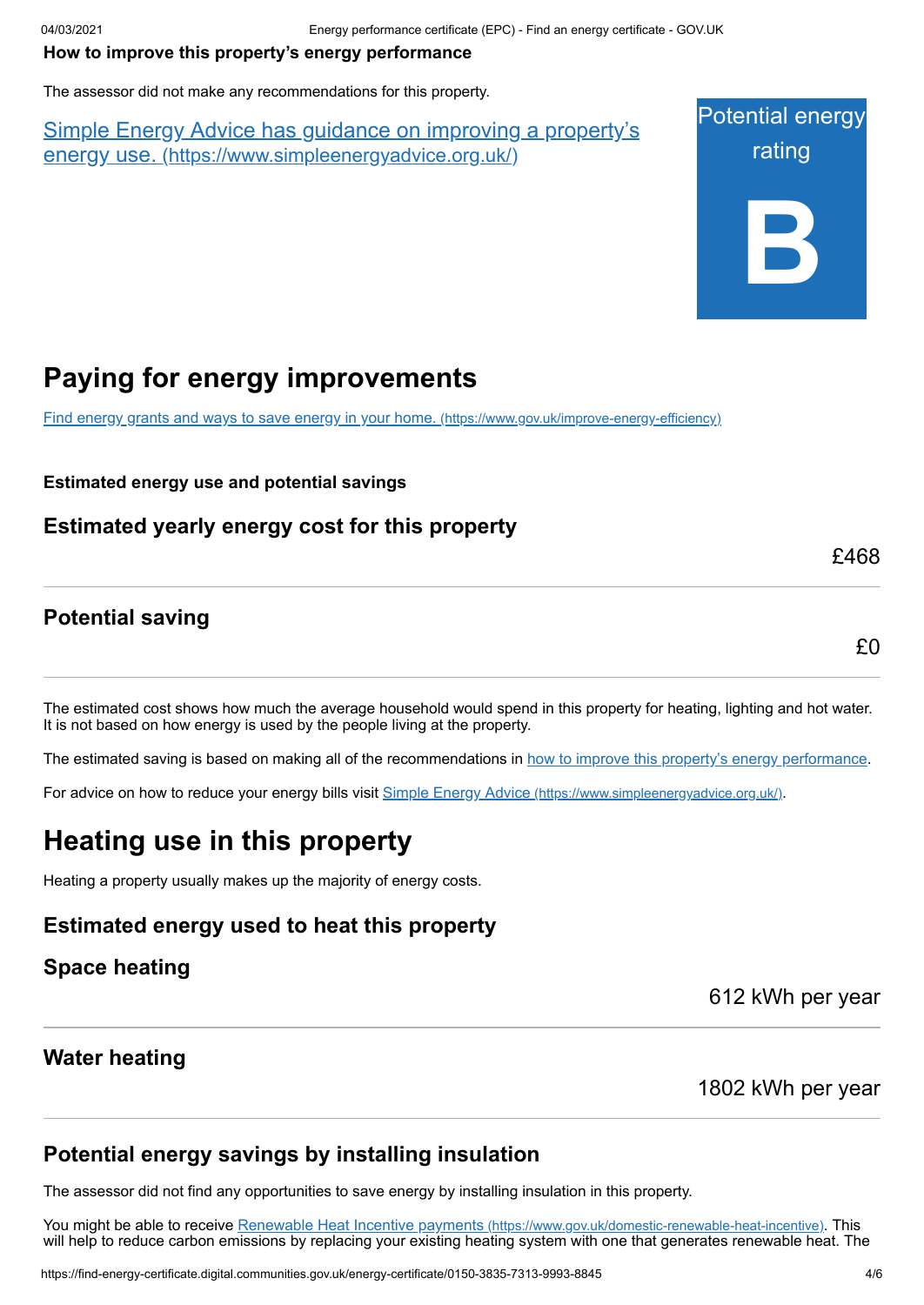#### **Contacting the assessor and accreditation scheme**

This EPC was created by a qualified energy assessor.

If you are unhappy about your property's energy assessment or certificate, you can complain to the assessor directly.

If you are still unhappy after contacting the assessor, you should contact the assessor's accreditation scheme.

Accreditation schemes are appointed by the government to ensure that assessors are qualified to carry out EPC assessments.

# **Assessor contact details**

## **Assessor's name** Shane Boswarva

## **Telephone**

0151 546 6161

## **Email**

[shane@abacusconsult.co.uk](mailto:shane@abacusconsult.co.uk)

# **Accreditation scheme contact details**

## **Accreditation scheme** Elmhurst Energy Systems Ltd

## **Assessor ID**

EES/005112

## **Telephone**

01455 883 250

#### **Email**

[enquiries@elmhurstenergy.co.uk](mailto:enquiries@elmhurstenergy.co.uk)

# **Assessment details**

## **Assessor's declaration**

No related party

## **Date of assessment**